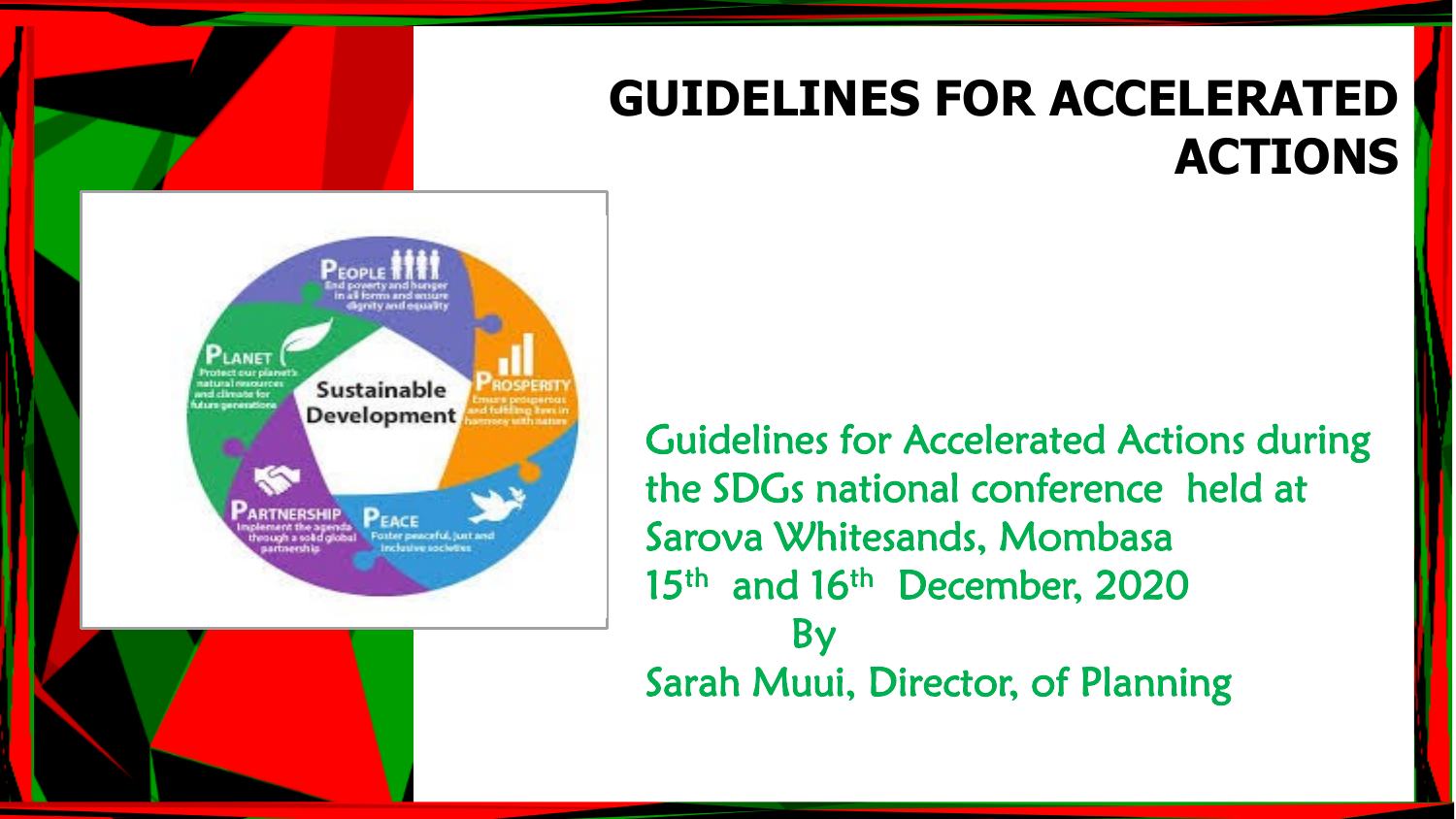### **Guidelines for the Accelerated Actions**

- Initiatives voluntary undertaken to accelerate the implementation of SDGs by government and any other non-state actions individually or in partnership
	- Facilitate and accelerate implementation of the 2030 Agenda and SDGs, reflect interlinkages among goals and contribute to policy coherence
- Respect the principles of the United Nations Charter and the 2030 Agenda (human dignity, needs and rights of vulnerable, gender perspective and equity)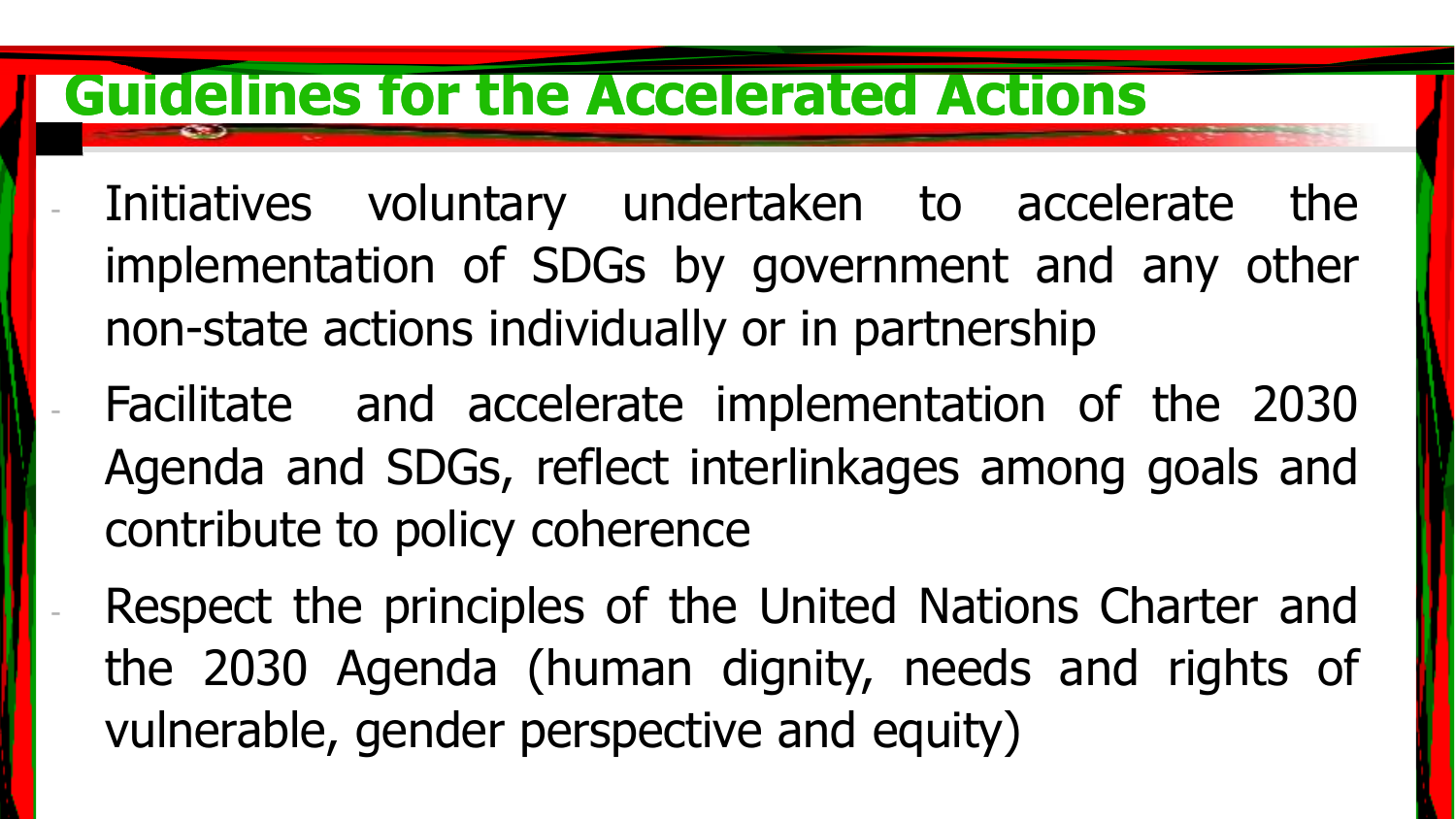- Built on the successful efforts/initiatives (scale up, new phase) or introduce new ones
- Include means of implementation such as finance, technology or capacity building as an element to help ensure longevity and sustainability of the initiative
	- Follow a smart criteria Specific, Measurable, Achievable Results based with time based deliverables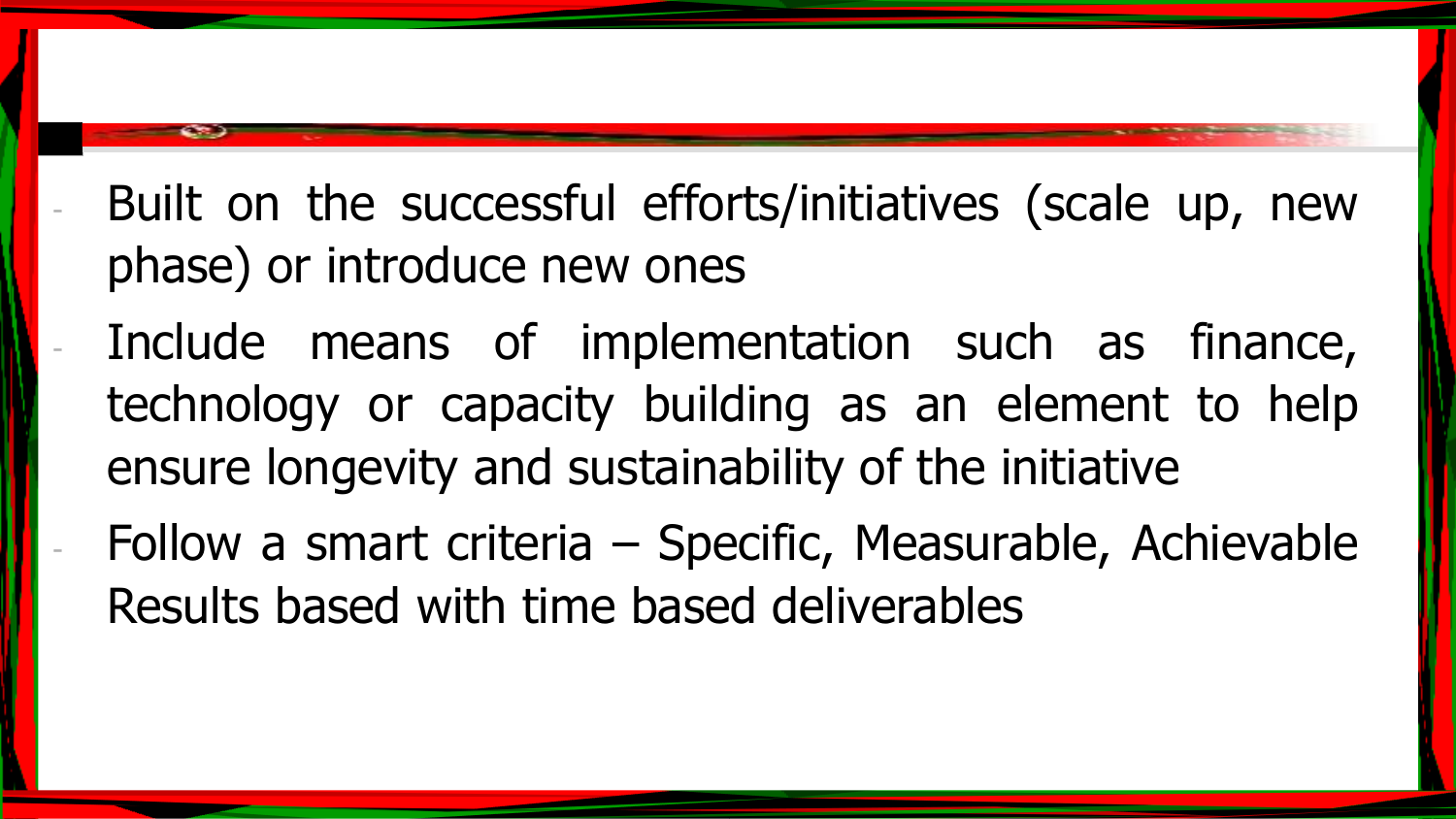- It has to be ongoing to provide for monitoring of the initiative
- Must address a specific goal, target or indicator(s)
- Be as descriptive as possible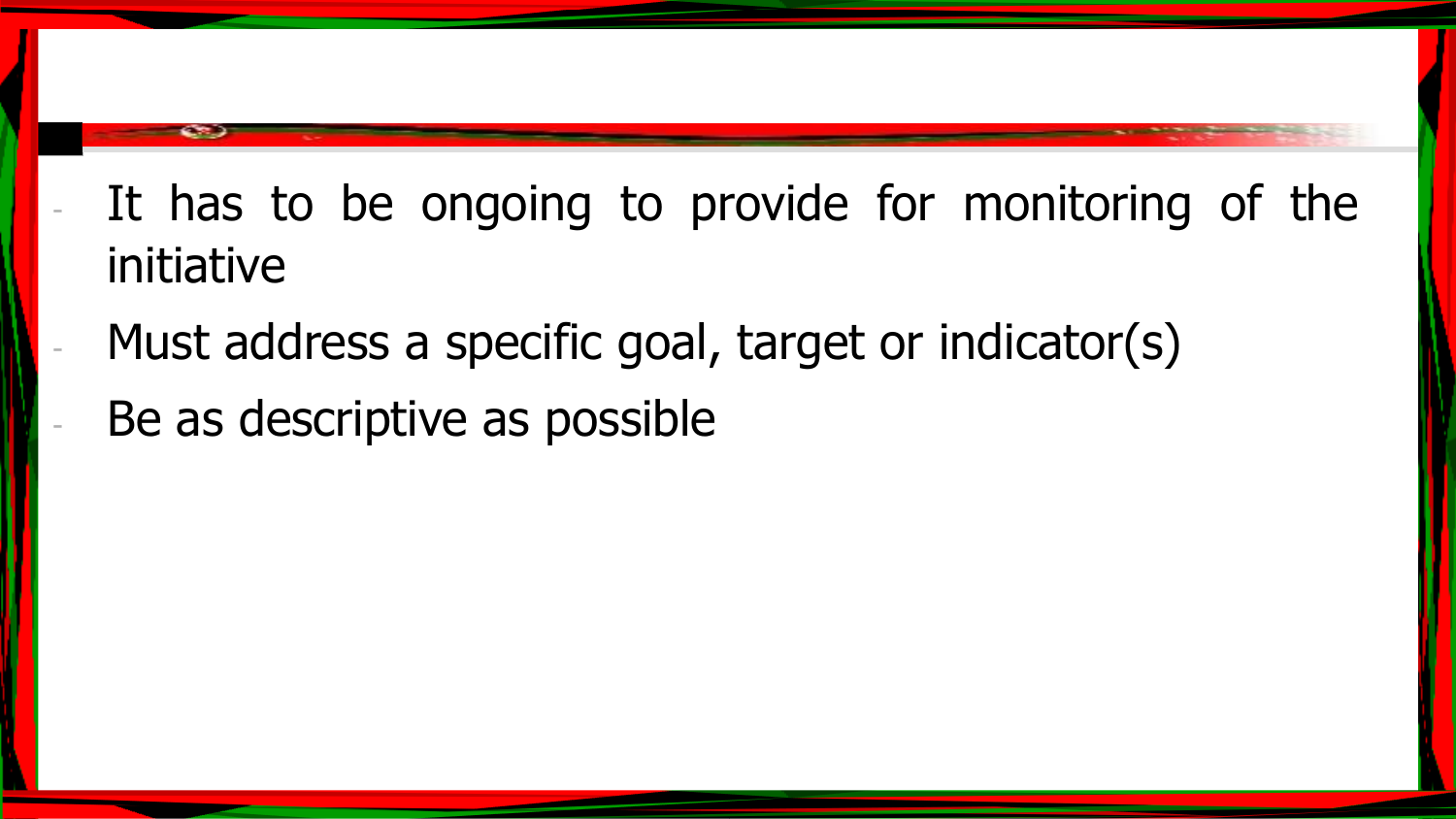## **Examples**

- University in SA is will offer master degree course on Sustainable Development which is fully aligned with 2030 Agenda and Africa Agenda 2063
	- Regional Centre for International Development Cooperation in Uganda aims to raise awareness of gender based violence by 70% by setting up 200 self help groups and developing reporting mechanisms in 37 schools by 2022.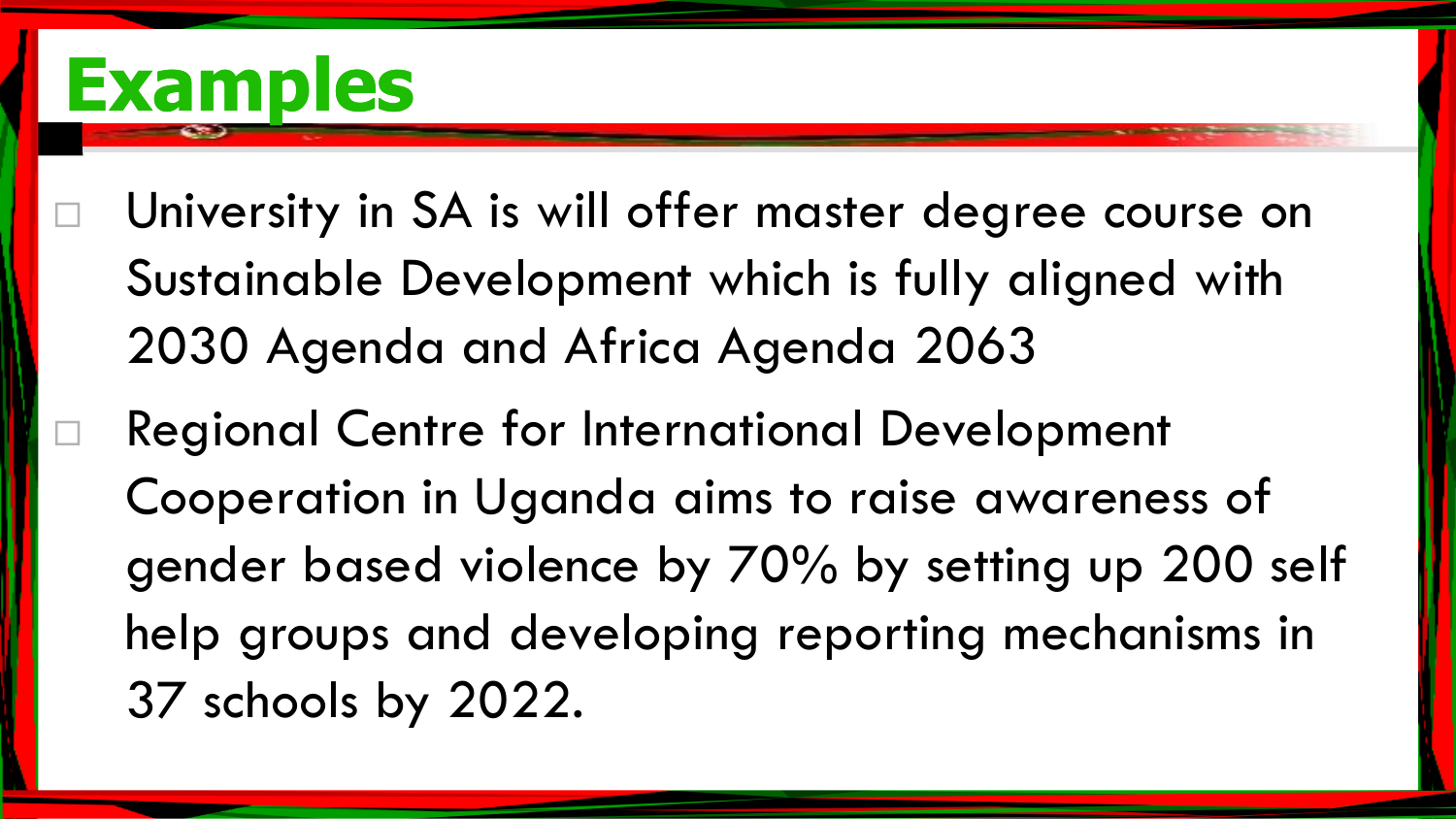# **Examples**

□ Promoting sustainable partnerships for empowered resilience is a multi stakeholder resilience programmes by NGOs, private sector, UNRCO and other UN entities targeting food insecure households in 4 districts in Malawi aiming at building resilience for 300,000 households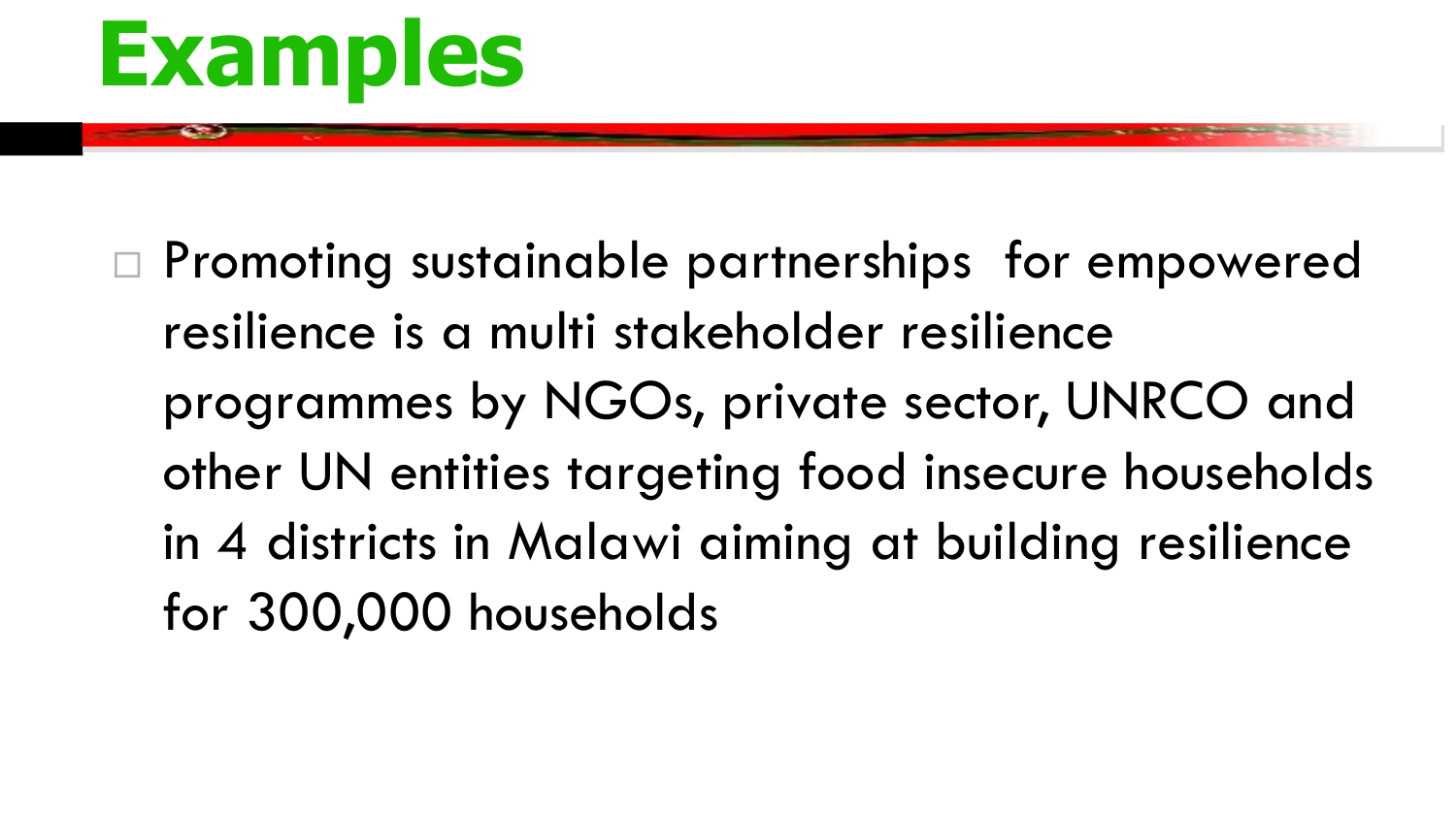### **Emails for submission of presentations and accelerated actions**

 **[mmmuthara@gmail.com](mailto:mmuthara@gmail.com) komuwn@yahoo.com**